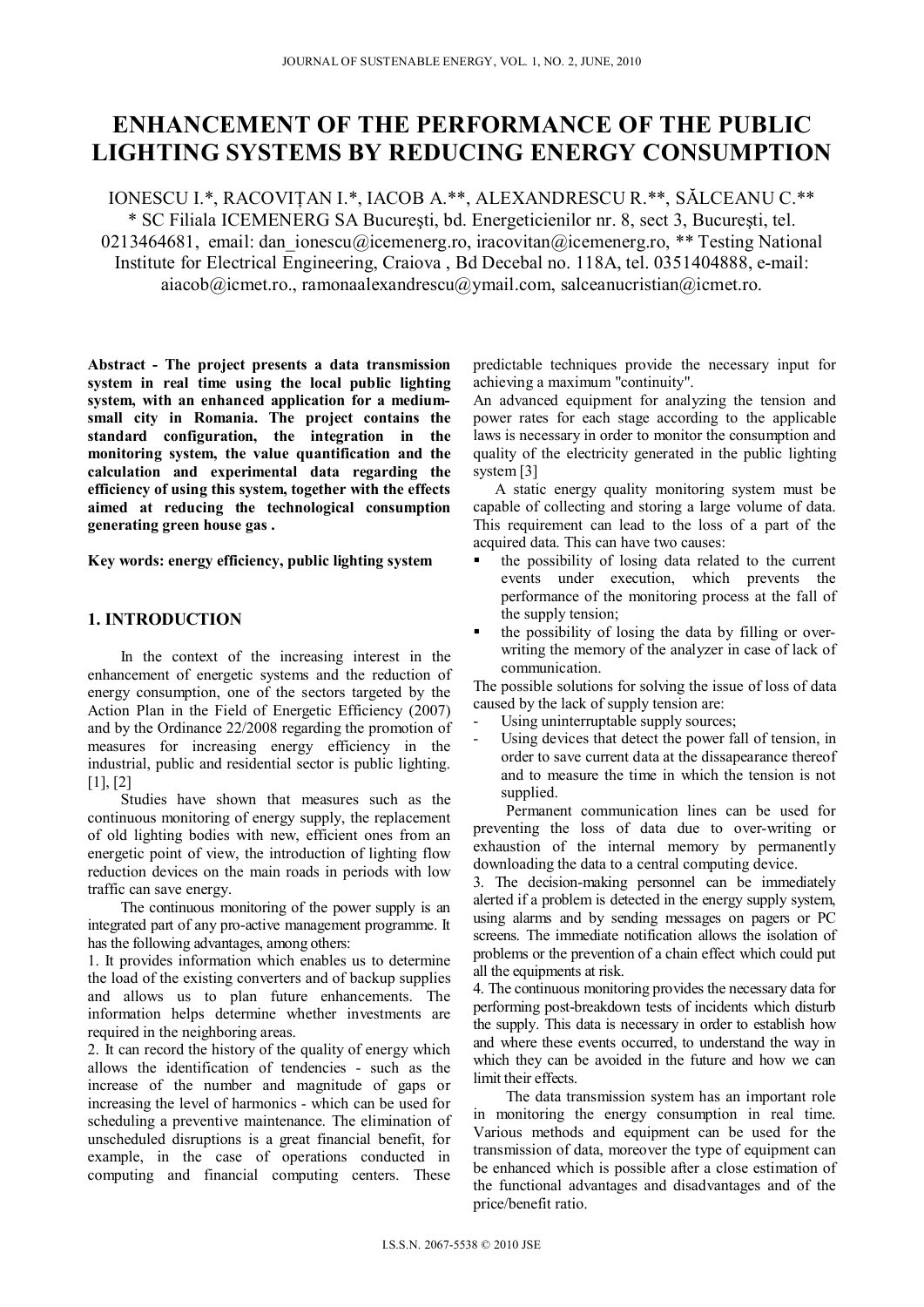The data transmission support is very important for the accuracy, speed and quality of the transmission, being considered optimal according to the geographical, urbanism and industrialization, security and access factors  $[4]$ 

SC ICEMENERG SA in collaboration with INCDE ICMET Craiova studied the possibility of enhancing the energetic efficiency of the public lighting system in the city of Bailesti, Dolj county.

## **2. AN EXPERIMENTAL MODEL OF THE PUBLIC LIGHTING MONITORING SYSTEM**

Schematically, the experimental model of the public lighting monitoring system is made up of (fig. 1):

- The data acquisition module
- The data transmission module
- Processing, storage system and operator interface



**Fig. 1. Experimental model scheme** 

SC Filiala ECEMENERG SA in collaboration with ICMET Craiova have set up three data transmission models to find the optimal solution for sending the monitored data to the public lighting systems: via ethernet, using optical fiber as support, via GSM and high frequency telephone channels. The results of the experiments indicated the following hierarchy:

From a technical point of view:

1. Data transmission via GSM

2. Data transmission via ethernet, using optical fiber as support

3. Data transmission high frequency telephone channels From a financial point of view

1. Transmisii de date prin prinethernet, utilizand ca suport fibra optica

2. Transmisii de date prin GSM

3. Transmisii de date canale de telefonie de inalta frecventa

The data transmission via GSM solution was chosen because the solution of data transmission via Ethernet – using optical fiber as support could not be used for the public lighting system in Bailesti (Dolj county), as there is no optical fiber extension provider [5].

Currently, the technique which is most often used in the mobile telephone system for data transmission services is the Global Packet Radio Service (GPRS). This backup data transmission system, according to the current demand, will use one or several access ways on communication lines for mobiles functioning via the transfer of data packets. The access lines will be used by several terminals and from the free access lines even more will be dedicated to GPRS channels, which will highly increase the data transmission speed. A speed of up to 115,2 kbps can be achieved. The GPRS technology is the first step towards integrating the GSM system and the UMTS system (Universal Mobile Telecommunication System).

The GPRS network functions together with the GSM system, completing it with a data package transmission network. The users of this system are virtually permanently connected (the GPRS part of the network). The necessary secondary nodal points are Gateway (access line) GPRS Support Node (GGSN) and Serving GPRS Support Node (SGSN). The SGSN system is responsible for directing all data packages arrived for and sent to all users in the serving domain. Furthermore, it follows the users' movements and secures and directs the access in the system. The various channels have a common access (possibly with contracted access line). The SGSN system is connected to the basic station subsystem (BSS - Base station Subsystem). Hence, the BSS needs a new functional nodal point, the Packet Control Unit.

 The entire installation can also be described as two overlaid radio systems which function in parallel, one with transmission through the electrical circuit transmission through the electrical circuit (traditional GSM), the other one with data packet transmission (GPRS), with a common radio system. The GGSN system is connected on one side to the SGSN system, on the other side it establishes a connection with the other data package transmission stations. The maximum data transmission speed in the system is of 115 kb/s, and the average speed is of approx. 40 kb/s. The GPRS system has the advantage that the provider's invoicing base is the number of bites sent, a measurement unit independent of the time of connection to the virtual network.

The advantages of the data package transmission system:

- At the fixed telephone networks with thread data transmission, the communication channel between the two communication partners has a given width for each direction. Thus, while the partners are connected, the channel between them occupies the capacity of the main station for the entire duration of the conversation, whether the data transmission takes place from both partners, one partner or neither of them.
- In the case of data package transmission networks (e.g. IP), there is no band of a particular width allotted to communication networks. Irrespective of the type of information, this is divided in packages according to the provisions of the protocol; the packages which have a heading include the address of the sending station and of the recipient station and other relevant data regarding the successful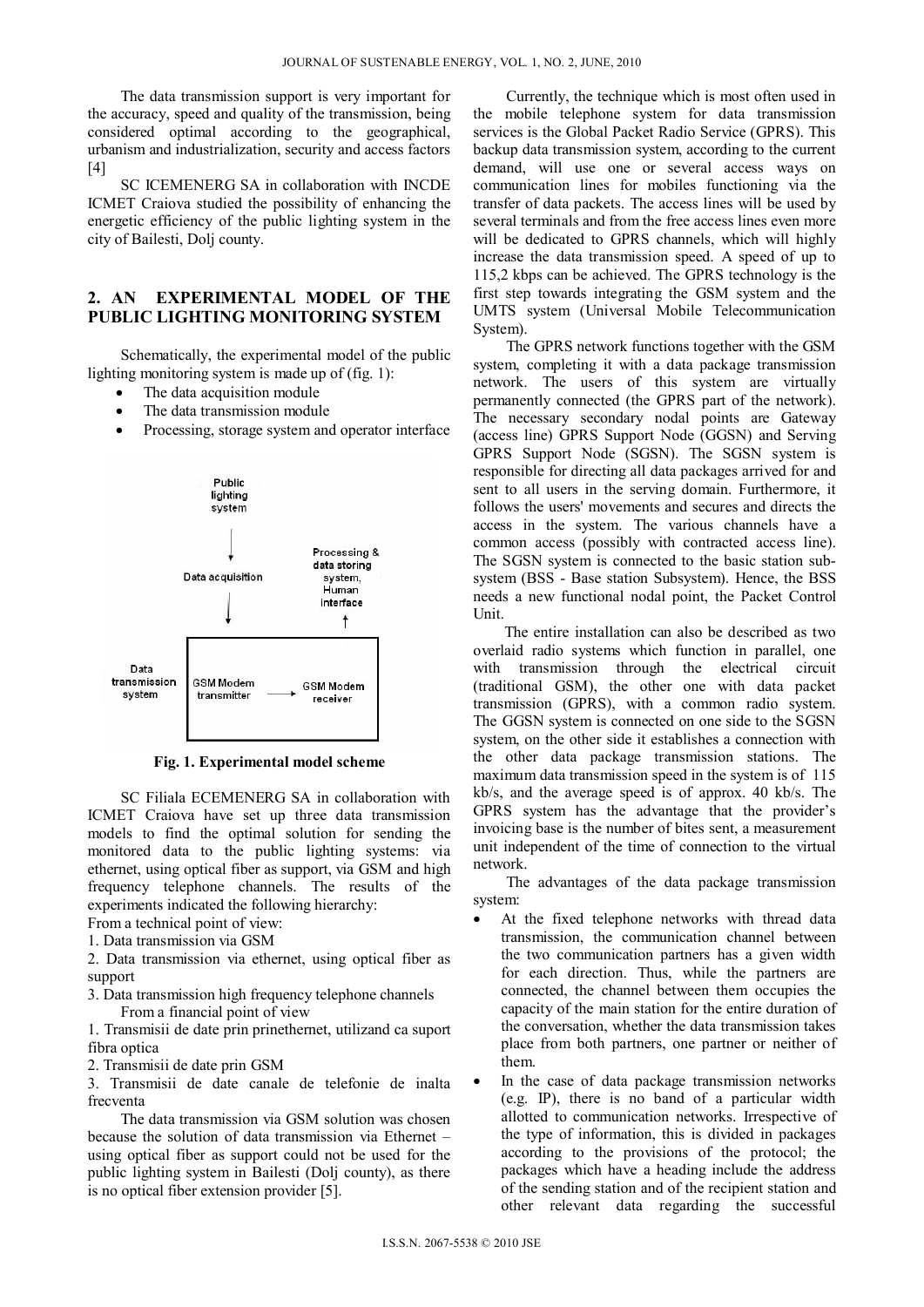transmission of the respective data. Because the packages sent one after another can reach destination on different paths, it often happens that they do not arrive in the order in which they were sent, hence the recipient must re-arrange them according to the reference number in the heading, thus re-making the initial data transmission operation.

 If the sender does not communicate, does not send packages, does not occupy a bandwidth. This is occupied only if there is an ongoing data transmission, contrasting with the static character of the thread data transmission. In the base situation, the connections have no predefined bandwidth, the data packages can reach their destination through various paths, and moreover the current occupation of the network has a strong impact on the time of delay of the packages. The IP network offers only "best effort" services and does not guarantee that the data packages will reach destination, it only does its best in this respect. In the case of connections of conversations with transmission of data packages with limited resources, the loading of the system will be managed in a different way than in the case of data transmissions. If traffic blockages occur, the connection elements shall remove some packages of data. In the case of data communication, the packages are sent again, and the recipient confirms the arrival thereof (see the TCP protocol). In this case, the flawless data transmission is the most important aspect

 This method cannot be used for data transmissions in real time, because this would delay even more the data transmission. The occurrence of traffic blockages can be prevented by setting up priorities, using more static resources and through a better management of resources. In the case of small data packages, the relative quantity of administrative data stored in the heading increases significantly, which is totally useless from the point of view of overhead data sent.

The mounting presented in figure 2 was used in the laboratory experiments, consisting of:

- Computer no. 1/data source, transmitter programme
- Supply module
- Transmitter module for GSM transmission
- Receiver module for the GSM transmission
- Computer no. 2, Receiver programme
- Coaxial transmission cable, TX and GND signals – RS232
- Coaxial reception cable, RX and GND signals -RS 232

According to the telecommunication standards and to the objectives proposed, tests were made for the two communication terminals in the Orange network, using the agreement frequency and bearers of 1800 MHz, with a data transmission rate of 9600Bps and serial interface RS 232, on the overall transmission – transmitter - receiver – server line.



**Fig.2. Mounting used for the experimental model of data transmission via GSM** 

The signal from the output of the first computer (rectangular signal) has an amplitude of 15V  $(+7.5 \div -$ 7,5V). The output signal from the modem and the input signal in the second computer has, according to the type of cable used, an amplitude between 2,2 and 6,5 V (fig. 4.4). This tension is part of the framework of recognition of the serial interface, which needs tensions between -5 and  $-15$  V (logic 1) and between  $+5$  and  $+15$ V (logic 0) to detect the existence of a signal. A non-inverting operational amplifier is also used for amplifying the input tension in the second computer.

Duplex connections were set up with band traffic of 1800 MHz and the noise level was determined according the capacity of transmission for occupied bandwidths between 1,4kHz and 7kHz.

The measurement equipments were in the 0,2 class, the maximum error class being of 1% on the entire measurement chain, and the measurement uncertainty was estimated at 1,5%, for a normal distribution and a confidence interval of 95%.

The data obtained are presented in figure 3:



**Fig. 3. Data obtained at the data transmission experiments through the GSM modem** 

Two data files were sent, of different sizes and formats through the experimental mounting with GSM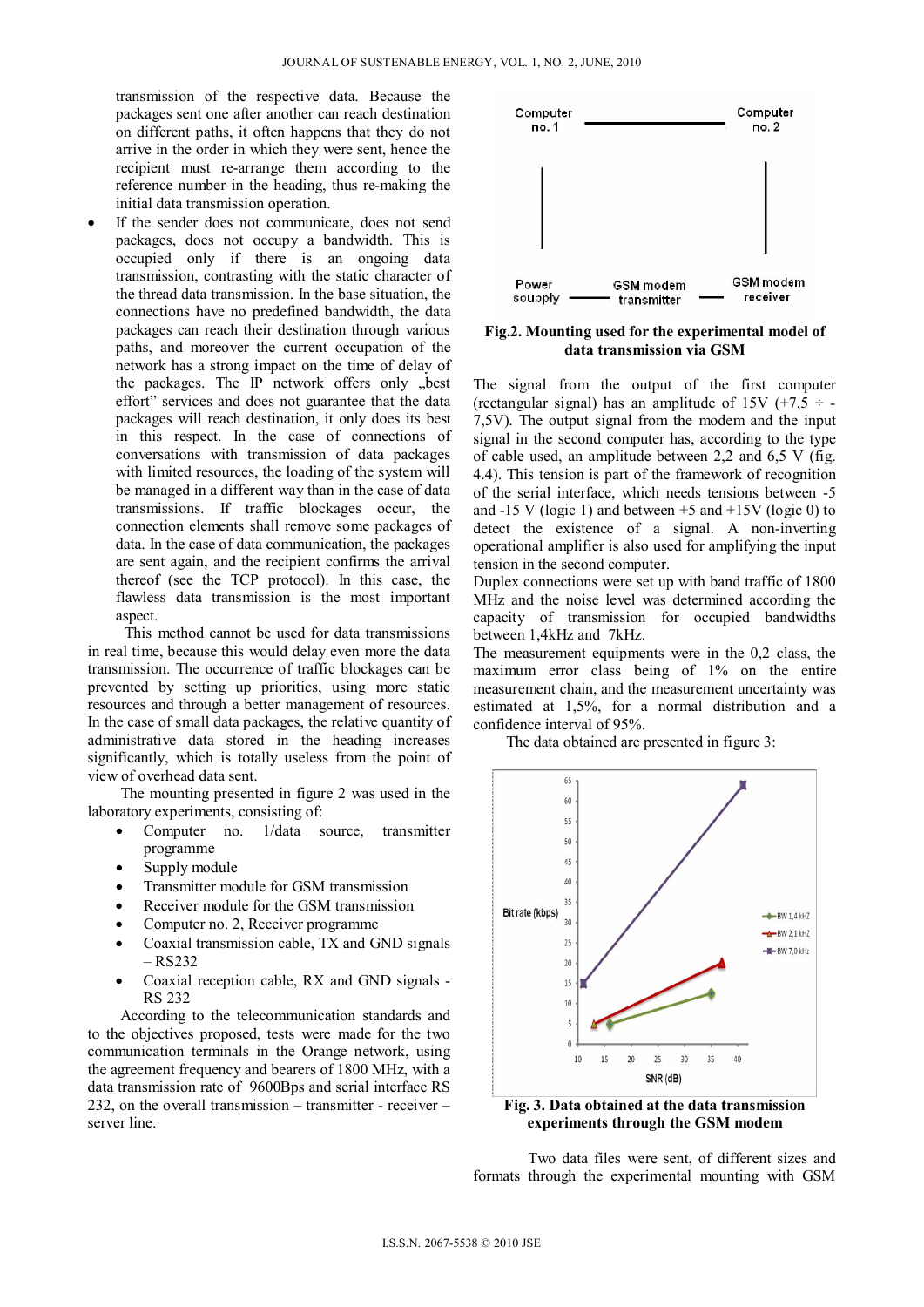modems. This revealed that the transmission times in the two cases were pretty close.

Even if the RS-232 standard mentions a maximum<br>transmission speed through an interface of transmission speed through an interface of  $(115-300)$ kB/s, this speed can be obtained in case of a simple transmission, for a single communication line. In our case the communication is made in both directions. Negotiations, error calculations, re-transmission requests in case of appearance of errors occur, all these increasing the transmission time and generating an average speed of approx. 200 kB/s.

If two GSM modems are interposed, their speed drops and it is, theoretically, lower than the lowest transfer speed in the communication chain – the GSM modem.

The following rows summarizes the measurements made with two types of optical insulation couplings and two types of file, in a simplex-gprs method, on a frequency of 1800MHz:

| $1.000$ $0.010$ , $0.000$ $0.01$ |           |
|----------------------------------|-----------|
| Type of file                     | $(*.txt)$ |
| Size(kB)                         | 3.16      |
| Optical insulation coupling:     | $600$ nm  |
| Speed (kBPS)                     | 64        |
| Distance between modems (km)     | 0.5       |
| Time (ms)                        | 49.375    |
|                                  |           |

| Type of file:                | $(*.txt)$ |
|------------------------------|-----------|
| Size(kB)                     | 3.16      |
| Optical insulation coupling: | $1300$ nm |
| Speed (kBPS)                 | 62        |
| Distance between modems(km)  |           |
| Time (ms)                    | 50.968    |

| Type of file:                            | $(*.jpg)$ |
|------------------------------------------|-----------|
| Size (kB)                                | 40.6      |
| Optical insulation coupling:             | 660 nm    |
| Speed (kBPS)                             | 57        |
| Distance between modems (km)             | 0.5       |
| Time (ms)                                | 712.28    |
| Type of file:                            | $(*.jpg)$ |
| Size(kB)                                 | 40.6      |
| Optical insulation coupling:             | 1300 nm   |
| Speed (kBPS)                             | 54        |
| Distance between modems(km)<br>Time (ms) | 751.85    |

The transmission times are pretty close with respect to the insulation coupling and the distance between modems, and the value of the transmission times (including delays) are insignificant compared to the interval between measurements (600 000 ms), of approx.  $10^{-4}$ .

# **3. APPLICATION – MEASURES OF ENHANCING THE PUBLIC LIGHTING SYSTEM IN THE CITY OF BAILESTI**

The electrical parameters of the street lighting system of the city of Bailesti were measured in four transformation stations corresponding to 4 lighting points in order to implement the optimal solution at a real scale.

Enhancement calculations were made based on the mathematical modelling of the network, materialized in proposals of enhancing the public lighting system, being limited to, from the point of view of the investment:

- The replacement of the Hg lamps with high pressure Na lamps ( replacement of 3 Hg lamps of 250 W with Na lamps at HP of 150 W and 3 Hg lamps of 125 W with Na lamps at HP of 70 W, fitted with electronic ballast and controller).
- The replacement of the electromagnetic ballasts with electronic ballasts and controlers (replacement of 88 electromagnetic ballasts with electronic ballasts and controllers for lamps of 150W with NA at HP, replacement of 278 electromagnetic ballasts with electronic ballasts and controllers for the 70 W lamps with Na at HP)

The investment amounts to approx. 190 thousand lei, the energy saved by reducing the consumption of active and reactive energy, but also by the losses in cables and converters, of approx. 32 thousand lei; according to this valuation, the period of recovery of the investment is of 6 years.

We specify that we have considered other important advantages of this optimization:

- Increasing the available power of supply converters
- The operational safety by removing the effects of harmonics,  $THD<sub>I</sub> < 7%$
- Insuring the energy quality
- Increasing the life-span of all the devices of the system
- Reducing the maintenance costs

The valuation of the measured lighting points was conducted, measured before and after the implementation of the enhancement measures proposed.

The state of the consumption rates measures and the valuation of the improvement rate for a transformation point are presented in the following paragraphs:

| Air transformation point:                      |                    | PTA2    |     |
|------------------------------------------------|--------------------|---------|-----|
| State:                                         |                    | Initial |     |
| Type of network: Three-phase x400 V, 50 Hz     |                    |         |     |
| Type of lighting lamps:                        |                    |         |     |
| $3x250W$ with Hg,                              |                    |         |     |
| 55x70W with NA-HP with electromagnetic ballast |                    |         | and |
| <i>igniter.</i>                                |                    |         |     |
| Stage-level loading:                           |                    |         |     |
|                                                | $I_1 = 14 A$       |         |     |
|                                                | $I_2 = 14 A$       |         |     |
|                                                | $I_3 = 12 A$       |         |     |
|                                                | $I_{med} = 13.3 A$ |         |     |
| Level of the average harmonic distortion:      |                    |         |     |
|                                                | $THD_{U} = 3.4\%$  |         |     |
|                                                | $THDI=22%$         |         |     |
| Power factor:                                  | 0.66               |         |     |
| Three-phase average average active power:      |                    |         |     |
|                                                | 6147 W             |         |     |
| Three-phase average reactive power:            | 6615 VAR           |         |     |
| Air transformation point:                      |                    | PTA2    |     |

**State: Post-optimization**  Type of network: Three-phase x400 V, 50 Hz Type of lighting lamps: 3x150W with NA-HP,